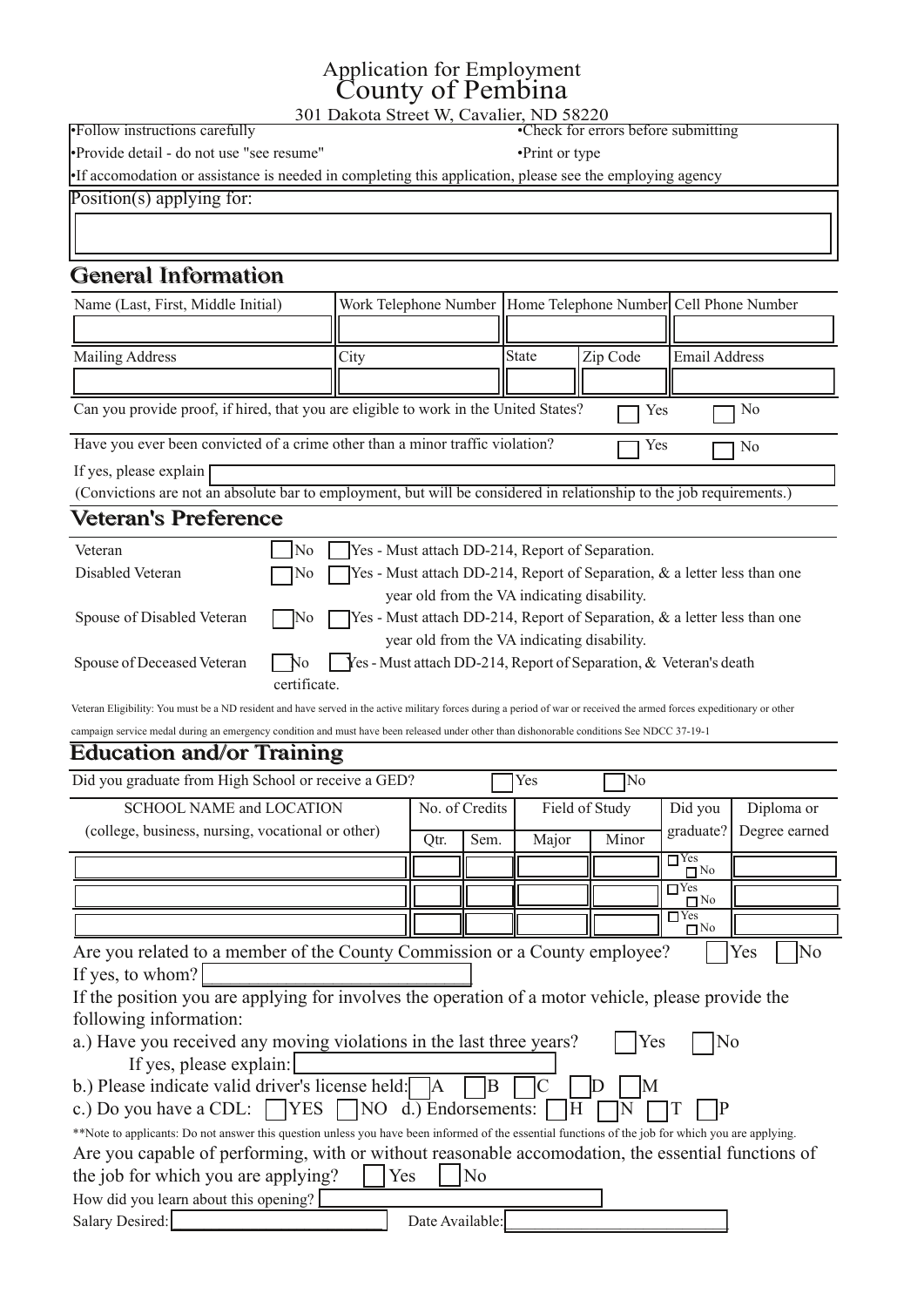## Hp sor | p hqwKlvwr  $=$  +Sur ylgh ghwdlo>gr qr wxvh %whh uhvxp h%

Vwduwz lwk | r xuf xuuhqwru odwwme 0lqfoxgh dup hgirufhv vhuylfhdqg vhoi0hp sor | p hqw>dq| fkdqj h r i me wlwohxqghuwkh vdp h hp sor | huvkr xog ehfrqvlghuhgdvhsdudwhsr vlwirq1Sohdvhp dnh dgglwirqdofr slhv li | r x kdyhdgglwirqdohp sor | p hqwklvwru| 1

|                           | Pd z hfrqwdfw   rxufxuuhqwhpsor  huirud uhihuhqfhB<br>\ hv<br>Qr                                                                                                                                                                                                                         |
|---------------------------|------------------------------------------------------------------------------------------------------------------------------------------------------------------------------------------------------------------------------------------------------------------------------------------|
| $Hp$ so $\overline{h}$ hu | Vxshuylvr u'v WholQr 1<br>Vxshuylvrutv Qdp h                                                                                                                                                                                                                                             |
|                           |                                                                                                                                                                                                                                                                                          |
| <b>Wshri Exvighw</b>      | <b>Dgguhw</b>                                                                                                                                                                                                                                                                            |
|                           |                                                                                                                                                                                                                                                                                          |
| <b>TxuMeWwoh</b>          | GdWhV hp sor   hg +iqglf dwh p r qwkv dqg   hduv,<br>Dyj 1kr xw z r unhg<br>shuz hhn<br>W+                                                                                                                                                                                               |
| Gxwhv=                    | $l$ up $\pm$                                                                                                                                                                                                                                                                             |
|                           |                                                                                                                                                                                                                                                                                          |
|                           |                                                                                                                                                                                                                                                                                          |
|                           |                                                                                                                                                                                                                                                                                          |
|                           |                                                                                                                                                                                                                                                                                          |
| Prqwkoj Voladu            | Uhdvr q i ruChdyl qj                                                                                                                                                                                                                                                                     |
|                           |                                                                                                                                                                                                                                                                                          |
| $Hp$ sor   hu             | Vxshuylvr utv WholQr 1<br>Vxshuylvrutv Qdph                                                                                                                                                                                                                                              |
|                           |                                                                                                                                                                                                                                                                                          |
| Wshri Exvlqhw             | Dgguhw                                                                                                                                                                                                                                                                                   |
|                           |                                                                                                                                                                                                                                                                                          |
| rxuMeWwh                  | Dyj 1kr xw z r unhg<br>Goldow hp so   hg +lqglf oldin p r qukv dag   holw,                                                                                                                                                                                                               |
|                           | W‡<br>shuz hhn<br>$I$ up $\pm$                                                                                                                                                                                                                                                           |
| Gxwhv=                    |                                                                                                                                                                                                                                                                                          |
|                           |                                                                                                                                                                                                                                                                                          |
|                           |                                                                                                                                                                                                                                                                                          |
|                           |                                                                                                                                                                                                                                                                                          |
| Prowkoj Voloduj           | Uhdvr q ir u Chdyl qj                                                                                                                                                                                                                                                                    |
|                           |                                                                                                                                                                                                                                                                                          |
|                           |                                                                                                                                                                                                                                                                                          |
| $Hp$ sor   hu             | Vxshuylvrutv Qdph<br>Vxshuylvr uv WholQr 1                                                                                                                                                                                                                                               |
| Wshri Exvlqhw             | Dgguhw                                                                                                                                                                                                                                                                                   |
|                           |                                                                                                                                                                                                                                                                                          |
| r xuMe Wwh                | Dyj 1kr xw z r unhg<br>Go May hp sor   hq +qglf dwh p r qwkv dqg   hduv,                                                                                                                                                                                                                 |
|                           | $W =$<br>shuz hhn<br>∥urp⊨                                                                                                                                                                                                                                                               |
| Gxwhv=                    |                                                                                                                                                                                                                                                                                          |
|                           |                                                                                                                                                                                                                                                                                          |
|                           |                                                                                                                                                                                                                                                                                          |
|                           |                                                                                                                                                                                                                                                                                          |
|                           |                                                                                                                                                                                                                                                                                          |
| Prqwko Voladu             | Uhdvr q i r u Chdyl qj                                                                                                                                                                                                                                                                   |
|                           |                                                                                                                                                                                                                                                                                          |
|                           | Lfhuli/  wkdwdoolqirupdwirqfrqwdqhglqwklvdssolfdwirqdqgp dwoolfkphqwlvwukhdqgfrpsohwlwrwkhehwurip nqrzohgjh1Lxqghuwolqoykdwdq zlooixo<br>plvuhsuhvhqwalving/idovh walwiphqw/rurplw-trqelphlqwkhdssolfdwtqrulqwhuylhzsufhwzlooehfdxvhiruuhmhfwtqrip dssolfdwtqruwhuplqdwtqrip hpsor phqw1 |
|                           | Lobukrul}hlqyhwlijollurqridoowollaphqw.pdghrqwldvdssdfdwlrqdqgdq dwoofkphqw1Lobukrul}hShpelqdFrxqwJwrfrqwofwp uhihuhqfhdqgyhuli wkhlqirupdwlrq                                                                                                                                           |
|                           | wkdwtvrewdighg1Luhdrakhdaoshuvrqv/frpsdglhv/dagrujdql}dwirqviurpddeldw) irusurylglqj ruuhfhlylqj vxfklqirupdwirq1Lixuw.huxqghuwdagwkdwwklvhpsor phqw<br>cal p boubaito arf vp boud b aruf rauf uri bo cal p boudad ududal, rubruz uubqualao bouuruh fraudi. dibidhol bi                  |

dssolfdwlrqdqgrwkhuhp sor| p hqwuhodwhg grfxp hqw duhqrwfrqwudfwri hp sor| p hqw>dqg/ wkdwdq| rudoruz ulwwqwowlwap hqwvwr wkhfrqwudu| duhkhuhe| h{ suhwo| glvdyr z hg1Lkhuhe| dfnqr z ohgj hwkdwli riihuhgdsr vlwlrqz lwk Shp elqdFr xqw| / p | dssrlqwp hqwz loolqfoxghdsuredwlrqdu| shulrgri dp lqlp xp ri vl{ p rqwkv1

#### DssolfdqwVlj qdwxuh=bbbbbbbbbbbbbbbbbbbbbbbbbbbbbbbbbbbbbbbbbbbbbbbbbbb Gdwh=bbbbbbbbbbbbbbbbbbbbbbb

Doolqir up dwlr q sur ylghg lv vxemhf wwr wkhQr uwk Gdnr wdRshq Uhfr ugvOdz

HT XDORSSRUWXQLW\ HP SOR\ HU WkhFrxqw| ri Shpelqdgrhv qrwglvfulp lqdwhrq wkhedvlv riudfh/froru/qdwlrqdoruljlq/vh{/uholjlrq/djh/ruglvdelolw|lq hpsor|p hqwruwkh sur ylvlr q r i vhuylf hv/ dqg fr p solhv z lwk wkhsur ylvlr qv r i wkhQr uwk Gdnr wdKxp dq Ulj kwvDf w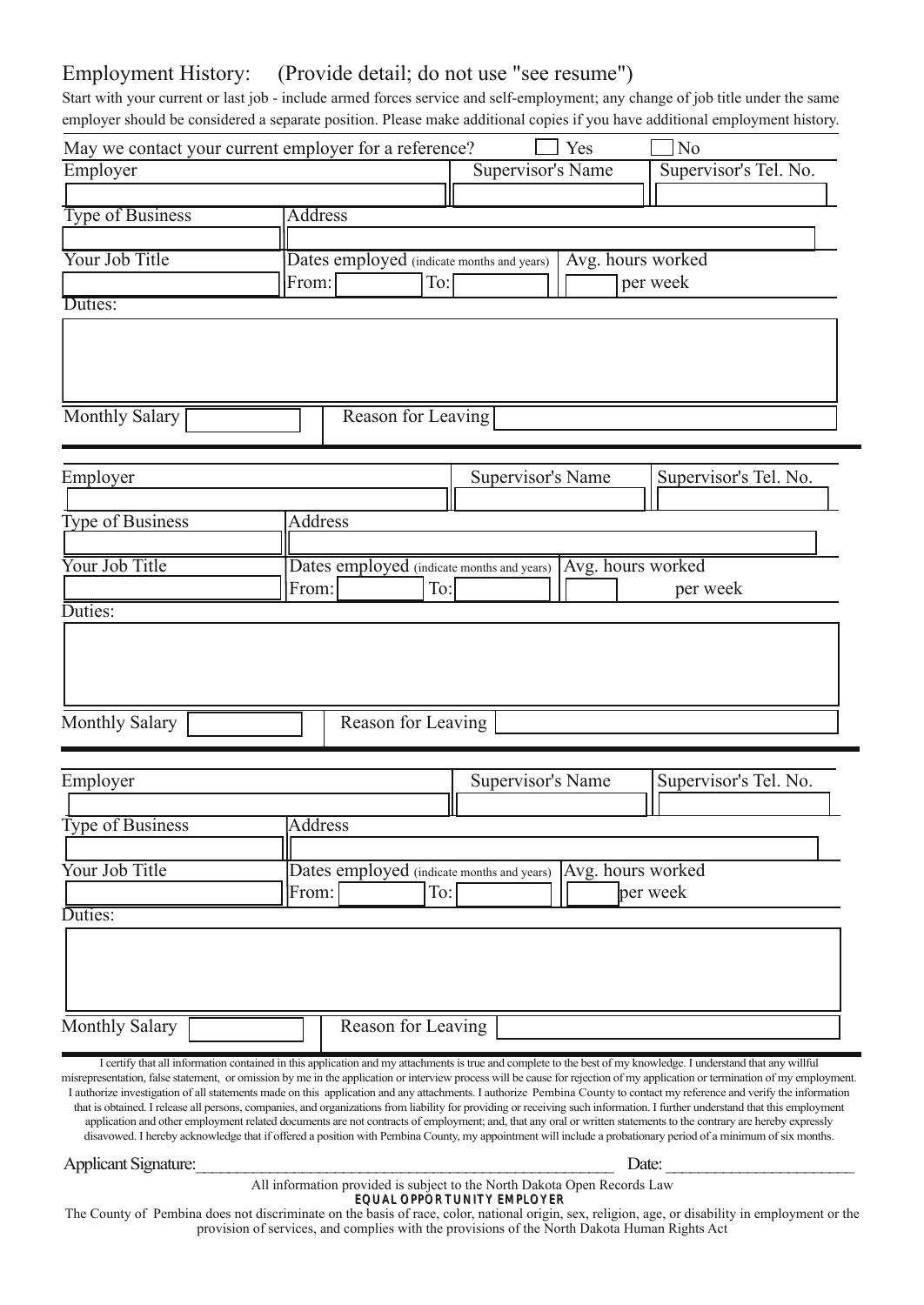## Qdp h=

## Uhihuhqf hv= +Sohdvh Iqf oxgh er wk shuvr qdodqg exvlqhvv uhihuhqf hv,

|                                                      | Whohskr qh Qxp ehu +v, |
|------------------------------------------------------|------------------------|
|                                                      |                        |
| Ngr z v dssof dgwwku xj $k=$<br>Dgguhw               |                        |
|                                                      |                        |
| O haj wik ri wip h uhi huhaf h kdv narz a dssolf daw |                        |
|                                                      |                        |

|                                                   |        | Whothskr qh Qxp ehu +v, |  |
|---------------------------------------------------|--------|-------------------------|--|
|                                                   |        |                         |  |
| Ngr z v dssolf dgwwkur xj k=                      | Dgguhw |                         |  |
|                                                   |        |                         |  |
| Ohaj wk ri who h uhihuhafh kolv narz a dssolf daw |        |                         |  |
|                                                   |        |                         |  |

| Qdp                                              | Midnskr qh Qxp ehu +v, |
|--------------------------------------------------|------------------------|
|                                                  |                        |
| Ngr z v dssolf dgwwku xj $k=$<br>Dgguhw          |                        |
|                                                  |                        |
| Ohaj wk ri who h uhihuhafh kolv narz a dssolfdaw |                        |
|                                                  |                        |

| Qdp                                               | Whotskr qh Qxp ehu +v, |
|---------------------------------------------------|------------------------|
| Ngr z v dssolf dgwwkur xj $k=$<br>Dgguhw          |                        |
| Ohaj wir i wiph uhihuhafh kolv narz a dssolf daw- |                        |

| Qdp                                                  | Midnskr qh Qxp ehu +v, |
|------------------------------------------------------|------------------------|
|                                                      |                        |
| Ngr z v dssolf dgwwkur $xi$ k=<br>Dgguhw             |                        |
|                                                      |                        |
| O haj wik ri wip h uhi huhaf h kdv narz a dssolf daw |                        |
|                                                      |                        |

Doolqir up dwlr q sur ylghg lv vxemhf wwr wkhQr uwk Gdnr wdRshq Uhfr ugvOdz

HTXDORSSRUWXQLW\ HP SOR\ HU

With Frxqw| ri Shpelqdgrhv qr wglvfulp lqdwhrq wkhedvlv ri udfh/froru/ qdwlr qdor uljlq/ vh{/ uholj lrq/ djh/ruglvdeldw| lq hp sor|p hqwr uwkh sur ylvlrq rii uwww.https://www.https://www.https://www.https://www.https://www vhuylf hv/ dqg fr p solhv z lwk wkhsur ylvlr qv r i wkhQr uwk Gdnr wdKxp dq Ulj kwvDf w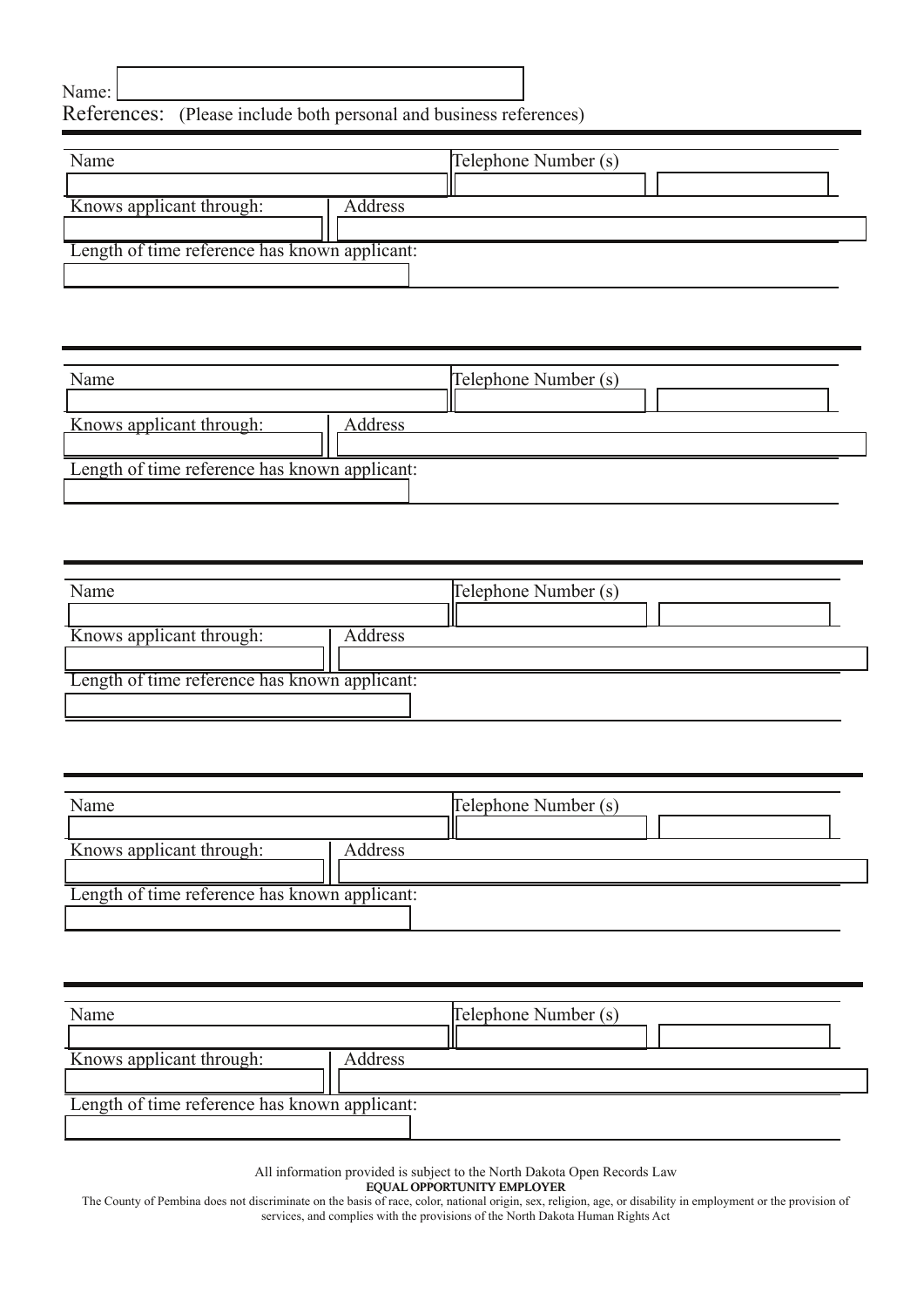# PEMBINA COUNTY, NORTH DAKOTA

## EQUAL EMPLOYMENT OPPORTUNITY FORM

We invite you to complete the enclosed Equal Employment Opportunity form and return it in a separate envelope from your application.

This information will be forwarded to our Title VI Coordinator and kept completely separate from your application. This information is used for statistical purposes only as part of our ongoing efforts to maintain Title VI compliance.

Submission of this information is completely voluntary and will be kept confidential.